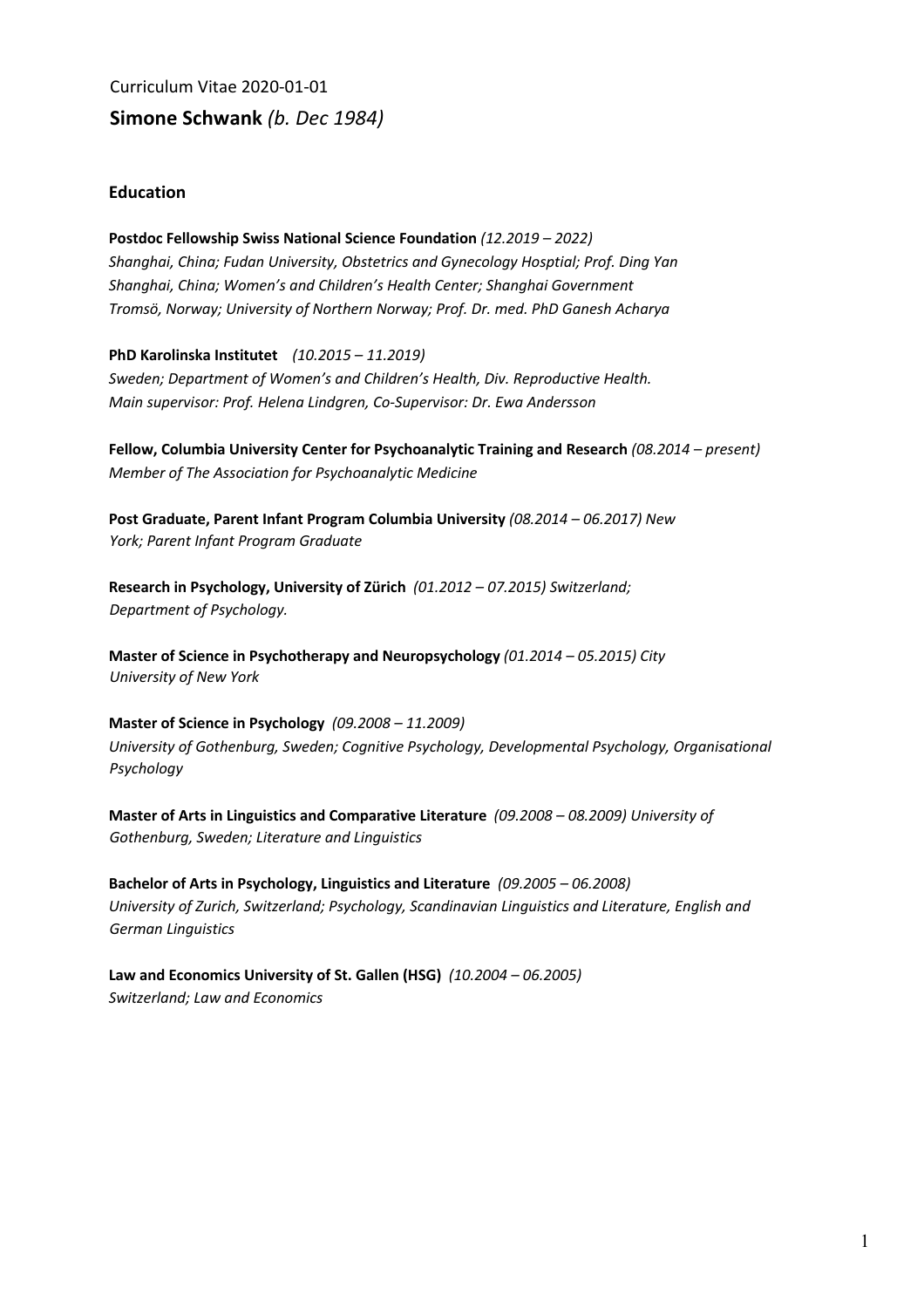# **Work Experience**

## **CAPA Lecturer and Clinical Supervision** *(01.2017-present)*

New York, Beijing, Shanghai; psychoanalytic training and supervision of Chinese psychiatrists and counsellors in psychoanalytic theory and clinical practise.

### **DIS Study in Scandinavia** *(05.2016-present)*

Stockholm, Sweden; Psychology Lecturer for Bachelor students from the United States

## **Obersee Bilingual School** *( 08.2011- present)*

Pfäffikon, Switzerland; Educational Psychologist, International Baccalaureate and Curriculum Coordinator, High School Project Leader

## **Private Psychological Practice** *(05.2010- present)*

Zurich, Switzerland; psychotherapy, diagnostic assessments, potential analysis, psycho-emotional development testing, coaching, training multinational companies in intercultural competence

**Psychologist at La Petite Ecole** *(08.2014 – 07.2015)* New York, USA. Psychotherapy for infants and families

## **Psychologist at Center for Optimal Performance** (05.2014 - 07.2015)

New York, USA. Psychotherapy and consultancy for international clients, children, adolescents, couples, and families

## **Psychologist at Shanghai Community Centre** *(09.2012 – 01.2014)*

Shanghai, China. Psychotherapy for international, expatriate clients, Consultant for multinational companies in intercultural communication and career development

#### **Lecturer at Shanghai University** *(09.2012 – 01.2014)*

Shanghai, China. Department of Foreign Languages and Intercultural Communication Instructing Chinese Master Students in Intercultural Communication

#### **Zurich International School** *(01.2010 – 09.2012)*

Kilchberg, Switzerland; School Psychologist, High School Teacher, tutoring German, EAL, and French

## **Syngenta Crop Protection** *(07.2009-12.2009)*

Basel, HQ responsible for University Graduate Finance Management Program